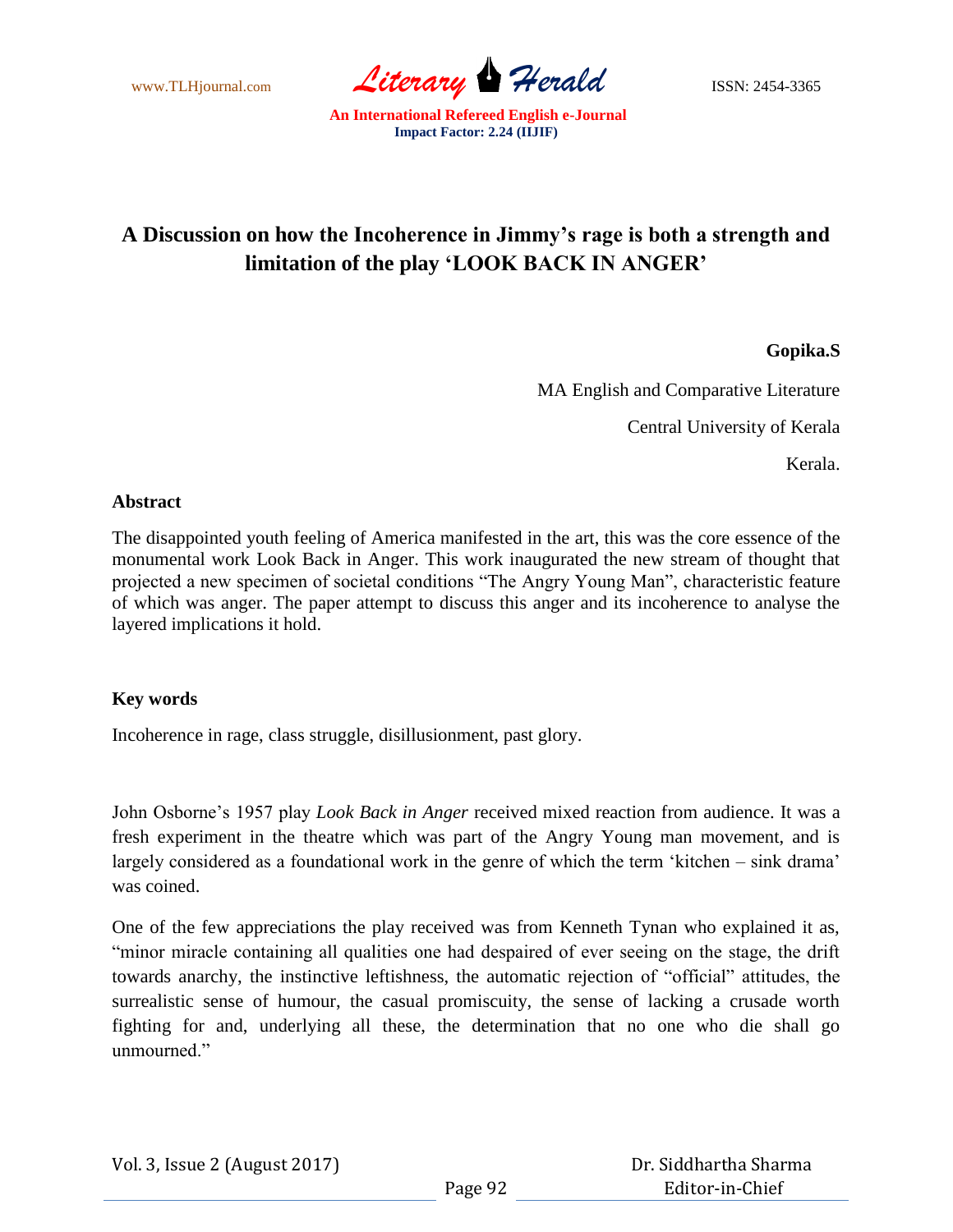

## INCOHERENCE IN JIMMY"S RAGE.

The play is largely perceived as giving voice to a frustrated and politically and culturally disenfranchised constituency, the lower middle class. The social conditions of the then time produced the first generation graduates of this group, whose literary heroes became known as Angry Young Men.

Robert Wright reviewing the first production, "he obviously wants to shake us to thinking but we are never quite clear what we want to think. Is it class struggle or simply sex?" The paper attempts to discuss how this incoherence in Jimmy"s rage is both a strength and limitation of the play.

The most striking attribute in the play is Jimmy Porter's rage. Anybody who skims through the play will be confirmed about the disappointment and the rage of the male protagonist instantly. This rage is one driving force in the play that takes multiple layers to showcase the sociopolitico-economic conditions of the period.

An analysis of Jimmy"s anger opens before one the disturbing realities of Britain in 1950s. Jimmy Porter symbolized the general condition of Britain"s lower middle class during the period. It was an age of decay in Britain. The Angry Young Men movement produced plays which criticized this social condition. Their protest was headed against "the rigid pattern of class stratification". Most of the heroes in the works belonging to the category were educated for roles which transcend their class identity. Most of the heroes are displaced persons in English society. They are characterized by an urge to have an acceptable identity compatible with their selfrealization. Jimmy Porter is a perfect manifestation of these traits which rightly place him as the representative of the disappointed youth of the times.

With this play Osborne has brought Class as an issue before the British audience. English drama critic, Kenneth Tynan commented that,

"Jimmy represented the dismay of many young Britons… who came of the age under Socialist government, yet found, when they went out into the world that the class system was still mysteriously intact".

The changing political condition in Britain was a source of great hope for the young generation but their hopes were not met, this caused deep disappointment among the young men like Jimmy. The issue of class is fore grounded in the play. The very pair Jimmy and Alison is the perfect image of the tension. Jimmy considers his wife Alison, who is from an upper middle class background as a symbol of his victory over the upper class. His dislike of the class is what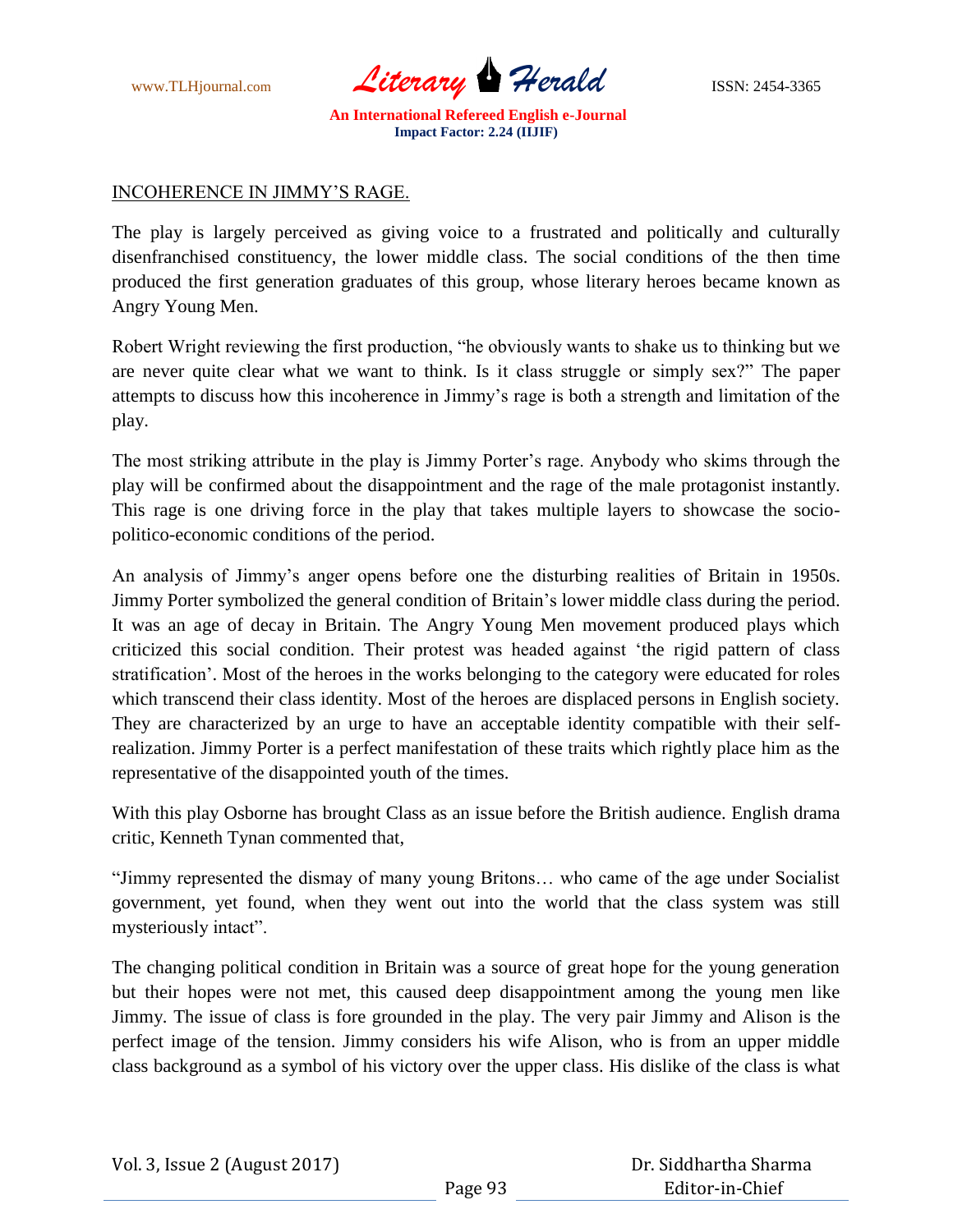

largely manifests as the angry abuses on Alison. Also Jimmy hates Alison"s brother, Nigel who has enjoyed the benefits of his upper class birth.

Thus one can understand that the tension between the emerging new educated lower middle class and the middle class society is the most basic reason for Jimmy"s rage. Through Jimmy"s anger Osborne calls readers attention to the societal condition. Now let"s analyze the multiple layers in Jimmy's anger.

Firstly Jimmy is disappointed at the fact that faded Edwardian glory of England can no longer be real.

"People of our generation aren"t able to die for good cause any longer…..there aren"t any good, brave causes left"( Look Back in Anger, 84)

Jimmy is quite nostalgic about his father-in-law"s past as well. The present economic condition of England was not in a position to accommodate all the educated young men. In the former days England was rich enough to support all her citizens. Jimmy longs for those glorious past. Jimmy"s liberal stand as evident from the play is a reaffirmation of establishment. When he is angry at the upper class he simultaneously longs to reach the same position. This can be seen in Act I when he reads newspaper; he ridicules his friend of not having the taste for sophisticated newspapers and asks his wife to explain to his friend. Here Jimmy is trying to identify himself with the upper class.

Second reason for Jimmy's rage is his disillusionment at the 'political decay' and the pretense of continued health in contemporary England. Jimmy who was educated under the Universal Education act was unable to find a work that matches his skills. In the contemporary condition of England, aspiration itself is faulty. Thus part of him reaches for success while other part mistrusts success. From this demeaning position Jimmy lashes out at everyone dear and around him. Anger is the manifestation of this disappointment and is directed at everything associated with British bureaucracy.

Finally, it is a more psychological reason rooted in his working class background. Jimmy has witnessed the sufferings and death of his father at a tender age. This has affected Jimmy deeply. His father's death developed in him a growing sense of insecurity which he tries to overcome by his anger. Moreover he believes that the sufferings and hardships of working class are alien to middle class. This psychological reason is the cause of Jimmy"s rage against her wife. He believes that she has never confronted any such difficulties in life. According to his conviction sufferings validates human experiences. That is why he accepts her at the end, when he was convinced that she has suffered enough.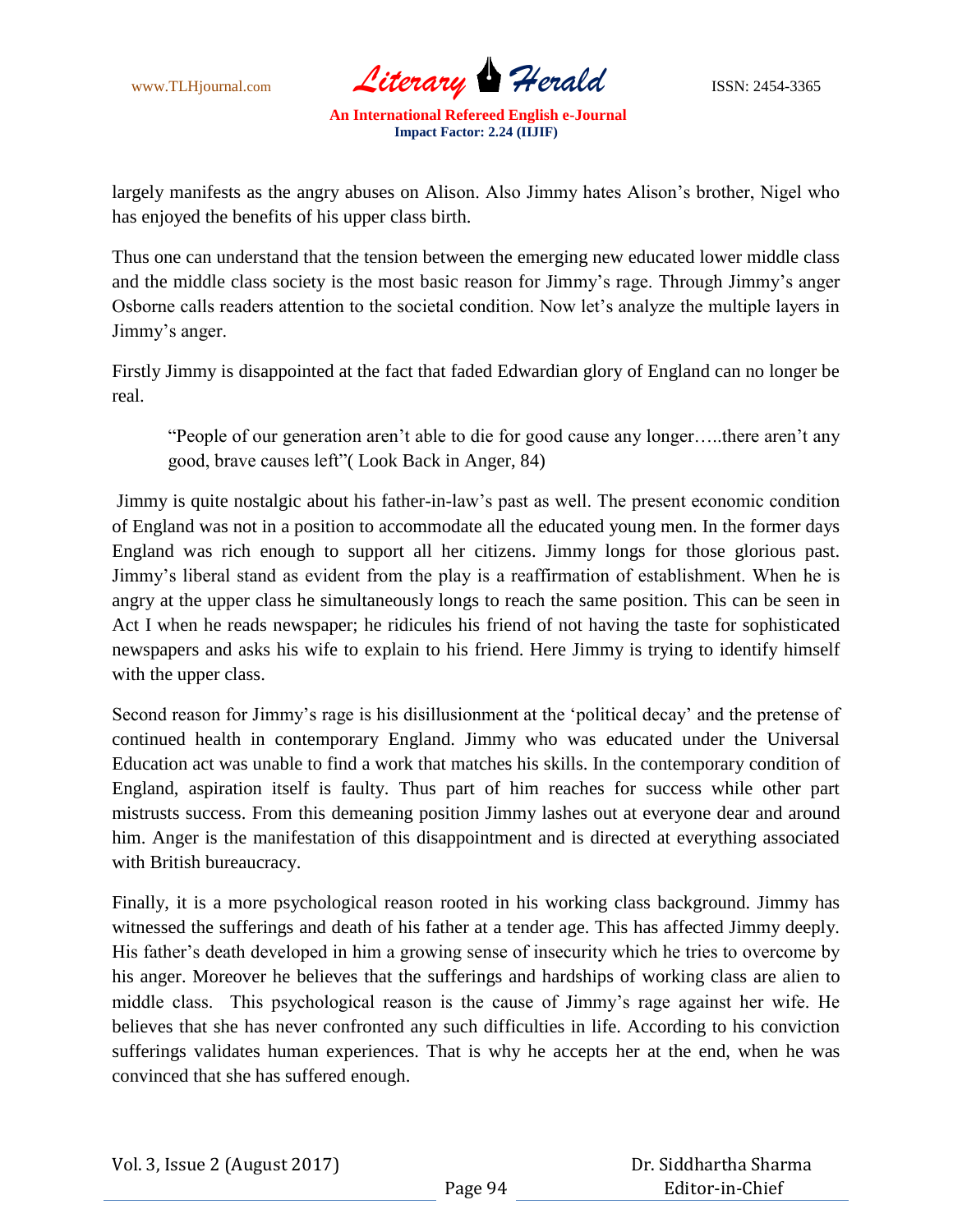www.TLHjournal.com *Literary Herald* ISSN: 2454-3365

We can see that there is incoherence in Jimmy's rage. The above analysis clearly points to this incoherence. According to Encyclopedia of British writers; Vol 2, "Look back in Anger is powered by a great deal of raw emotions and passion, but it is not always clear what either Jimmy or the audience is supposed to do about it."

Exactly as the above line there is an ambiguity in the emotion. The play presents Jimmy as an angry young man, and only that. There is no concrete action taken in the play as an effort to change the situations or conditions. The play only complains about the contemporary conditions or rather it merely opens a ground for discussion. This lack of clarity in the presentation of rage confuses reader about where to place Jimmy. Jimmy is both a hero and anti hero in the play.

He rails against the moral cowardice of those who have not suffered as he has, but refuse as a matter of honour to accept any kind of understanding. At the same time, though enraged by the injustice around him he does nothing more than merely talking about it. This is done mostly in unfocused circles as well.

When one looks at the elements of sex in the play, the most striking one is the new attitude about the hetero sexual relations. Also the society was encountering an increased confusion about sexual morality. According to a Freudian reading of the character Jimmy Porter, it is seen that Jimmy can be understood as a wrongly developed individual. Even the confusions in sexual relations are an extension of the decayed social condition at large.

The central focus of the play is class struggle itself. The then contemporary socio- political condition, which led to the emergence of a new educated middle class. The tension between the new and traditional classes. The identity crisis of the new emerging group, there struggle to find a place and space for them is portrayed through Jimmy. Jimmy"s rage is employed in the play as a tool to represent these conditions. It is an outlet of the disappointment of the people. He is trying to create a dignity for himself.

Another interesting observation is that Jimmy Porter can be seen as a Modern day Hamlet. According to Ardhendu De who makes a parallel study between the characters again the issue of corruption and class emerges. Hamlet was angry at the corrupted system which favoured the undeserving minority. Similarly Jimmy's rage is directed against the decayed social condition which still holds the remaining of the traditional class system. And which favours the upper and middle classes.

The use of rage as a tool to present the social realities is a new trend in theatre. In the play it is a realization of the class struggle and which extends to the issue of gender conflict as well. Thus more than limitation the incoherence in jimmy anger can be seen as strength to the play. Though it has not given any concrete action a serious thought and discussion is initiated through the play.